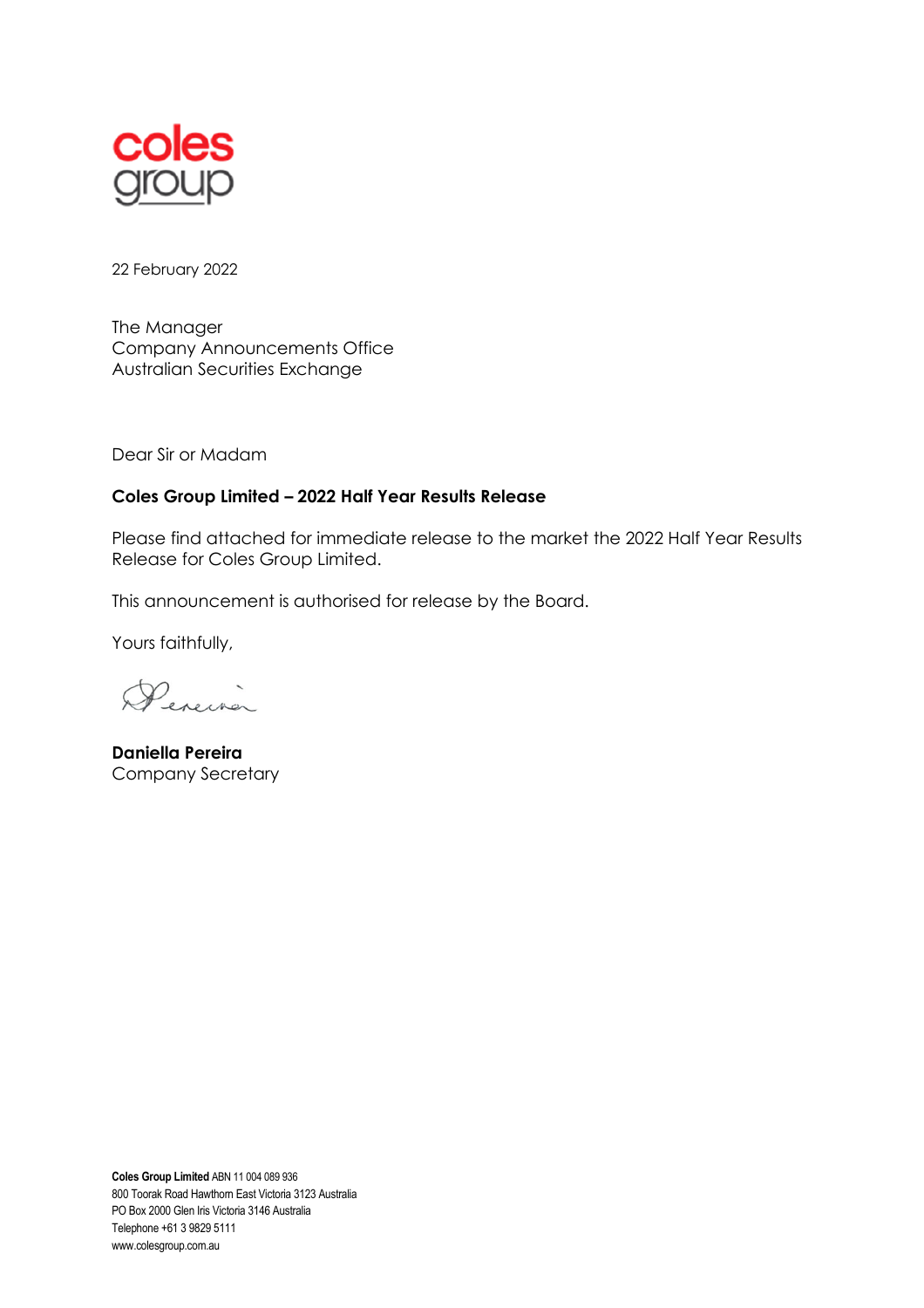**Results Release** 

# colesgroup

## **22 February 2022**

## **2022 Half Year Results Release**

## **Smarter Selling program and efficient management of COVID-19 disruption delivers solid Supermarkets EBIT, new Flybuys partners build scale for future customer rewards and personalisation.**

#### **First half Group performance highlights**

- Sales revenue growth of 1.0% to \$20.6 billion
- Two-year sales growth of 8.6% in Supermarkets, 18.2% in Liquor and 1.1% in Express
- Q2 comparable sales growth of 1.6% in Supermarkets, 2.1% in Liquor and (5.6)% in Express
- EBIT of \$975 million impacted by higher COVID-19 disruption costs, related travel restrictions on Express' earnings and transformation project costs
- Smarter Selling benefits in excess of \$100 million in 1H22; On track to deliver over \$200 million of benefits in FY22
- Cash realisation of 117% and a strong balance sheet with a net cash position of \$54 million (excluding lease liabilities)
- Fully-franked interim dividend of 33.0 cents per share declared
- Improved safety with 4% reduction in TRIFR compared to 2H21

#### **Key financial results - 27 weeks ended 2 January 2022**

|                                                   | 1H22   | 1H21   | <b>CHANGE</b> |
|---------------------------------------------------|--------|--------|---------------|
| Sales revenue $\left( \text{S} \right)$ millions) | 20,593 | 20,390 | $1.0\%$       |
| $EBITDA2$ (\$ millions)                           | 1,762  | 802. ا | $(2.2)\%$     |
| $EBIT2$ (\$ millions)                             | 975    | 1.020  | $(4.4)\%$     |
| Net profit after tax (NPAT) (\$ millions)         | 549    | 560    | $(2.0)\%$     |
| Basic earnings per share (cents)                  | 41.2   | 42.0   | $(1.9)$ %     |
| Interim dividend per share <sup>3</sup> (cents)   | 33.0   | 33.0   |               |

<sup>1</sup> 1H21 sales revenue has been restated to reflect a reclassification of fulfilment income to Sales revenue (previously reported within Other Income). <sup>2</sup> 1H22 includes approximately \$20 million of implementation operating costs in relation to the Witron and Ocado transformation projects.

<sup>3</sup> Dividends announced.

#### *As Coles enters the third year of its "Winning in our Second Century" strategy, significant progress has been achieved during the first half of FY22, despite a highly volatile operating environment as a result of COVID-19.*

#### **Strategic highlights**

*Inspire Customers* 

- Strengthened Flybuys loyalty program with the addition of Bunnings and Officeworks, providing members new opportunities to earn and redeem points, as well as implementing new operating model that will enable improved personalised offers for customers
- NPS remained stable across Supermarkets and increased in Liquor vs the prior corresponding period, though both softened late in the half due to availability challenges
- Delivered Supermarkets eCommerce sales growth of 46% with investments made in customer experience including the launch of a new unified shoppable App, expanded benefits for Coles Plus members, the launch of an additional 30 new Click & Collect Rapid stores (order to pickup in 90 minutes) to 430 stores and expanded same day home delivery stores to approximately 500 at the end of the half
- Liquor eCommerce sales growth of 60% supported by the opening of a fourth eCommerce dark store in New South Wales

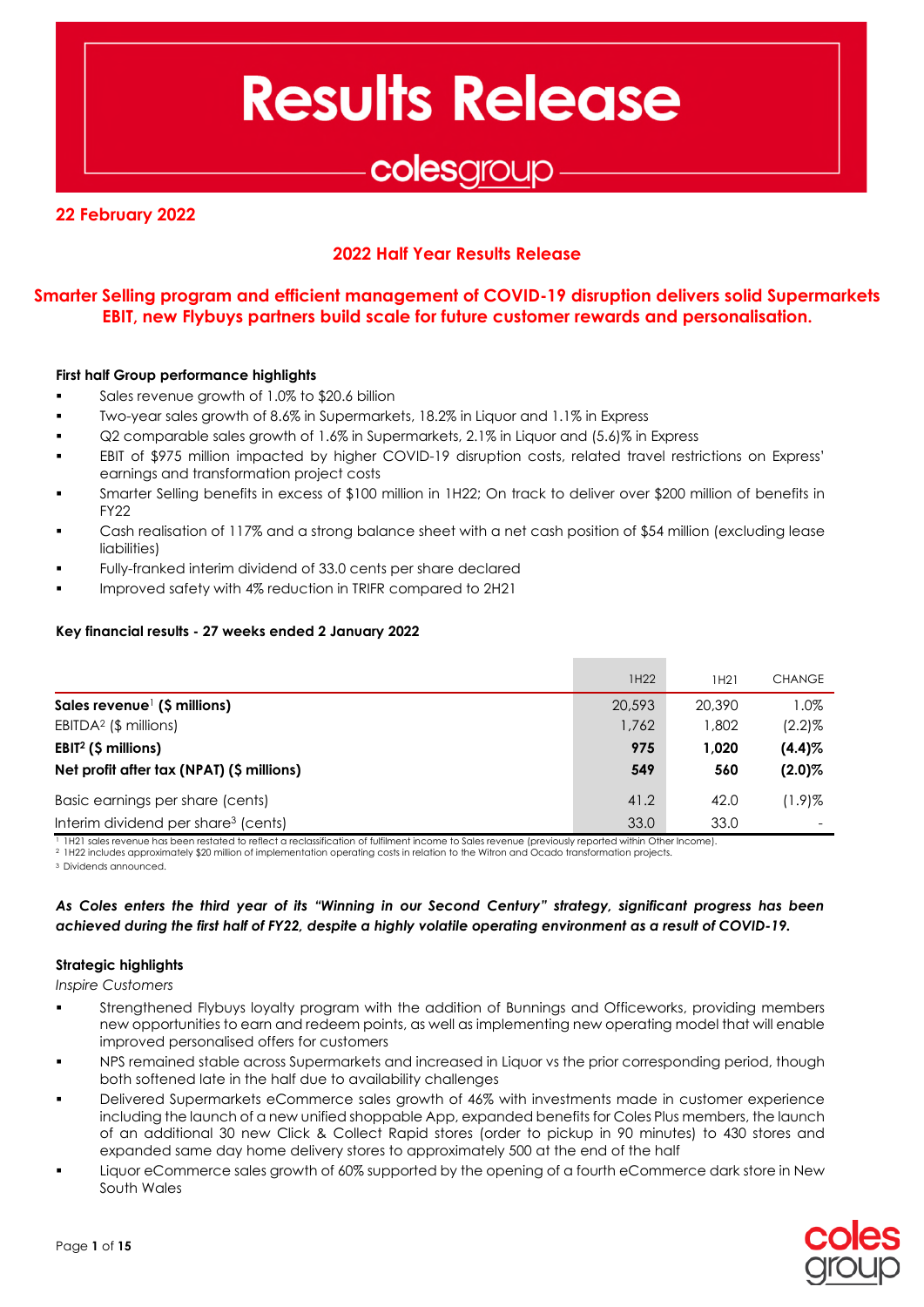- Increased Exclusive to Coles sales by 5% with nine Coles Own Brand products winning 2022 Product of the Year awards
- Provided more customers with access to Best Buys range with the launch of an online platform while in-store offer expanded by 83 stores, to more than 400 stores at the end of the half

#### *Smarter Selling*

- Delivered Smarter Selling benefits in excess of \$100 million in 1H22, on track to deliver benefits over \$200 million in FY22 (by the end of FY22 total cumulative benefits are expected to be in excess of \$750 million since commencement of program), with the following key initiatives delivered in 1H22:
	- o Measures to reduce loss in store through the use of artificial intelligence with dynamic markdowns rolled out to the dairy category, following successful deployment in meat in the prior year, and continued roll out of front of store loss prevention initiatives
	- o Alignment of meat operating models nationally to deliver high quality retail ready meat for customers with reduced wastage and a safer working environment for our team members
	- o Service transformation in store with continued roll out of trolley assisted check outs and customer bagging benches, enabling greater customer choice while improving team member productivity
	- o eCommerce efficiency benefits through the introduction of an automated fraud detection tool to reduce loss, and continued focus on reduced cost to serve through improved pick efficiencies and delivery van optimisation
- Provided transport solutions and other value add services to suppliers through Coles Collect with revenue growth of 20% in 1H22
- Completed phase one of Fresh Produce Easy Ordering program with the successful rollout of a core range driving growth in emerging fresh categories e.g. organics
- Witron Queensland automated distribution centre (ADC) and Ocado Sydney eCommerce customer fulfilment centre (CFC) on track to be commissioned in 2023; Witron Sydney ADC to be commissioned in FY24 as originally planned, Ocado Melbourne eCommerce CFC delayed to FY24 (refer Ocado transformation update on page 5 for further information)
- Renewed 21 stores as part of Coles' tailored format strategy including six Format A, seven Format C and four Coles Local stores

#### *Win Together*

- Improved safety (4% improvement in TRIFR compared to 2H21) with investments in team member development, wearable technology, critical risk reduction programs such as fall from height improvements and manual handling equipment in stores
- Invested in team member mental health and wellbeing with the launch of a mental fitness app, companywide mental wellbeing family activities and continued roll out of Gratitude, Empathy and Mindfulness (GEM) challenges
- Ranked the number two food retailer globally (Tesco #1) for sustainable business practices in the World Benchmarking Alliance's 2021 Food and Agriculture Benchmark
- Secured path to 100% renewable electricity by end of FY25 through signing three additional renewable energy contracts to purchase large-scale generation certificates with Origin Energy, ACCIONA Energia, and ENGIE
- Celebrated 10 years partnering with REDcycle and with our customers reached the milestone of more than 2 billion pieces of soft plastic diverted from landfill since the partnership began supporting our ambition of *Together to zero waste*
- Ranked number one in the 2021 GivingLarge Report for the largest percentage contribution of profit (on a rolling three-year basis) to the community among Australia's leading organisations, working together with our customers, team members and suppliers to provide community support
- Sianificant contributions from Coles, its customers, team members and suppliers to community organisations for the half including almost \$2.2 million as part of the SecondBite Christmas campaign, helping Australians in need of food relief at Christmas, more than \$680,000 for Movember to support men's health and more than \$2.1 million for Redkite to support children and families affected by cancer
- Strengthened Executive Leadership Team with the appointment of John Cox as Chief Technology Officer in the first half. Charlie Elias appointed as Chief Financial Officer (CFO) with Leah Weckert, current CFO, to move to the role of Chief Executive, Commercial and Express in the second half

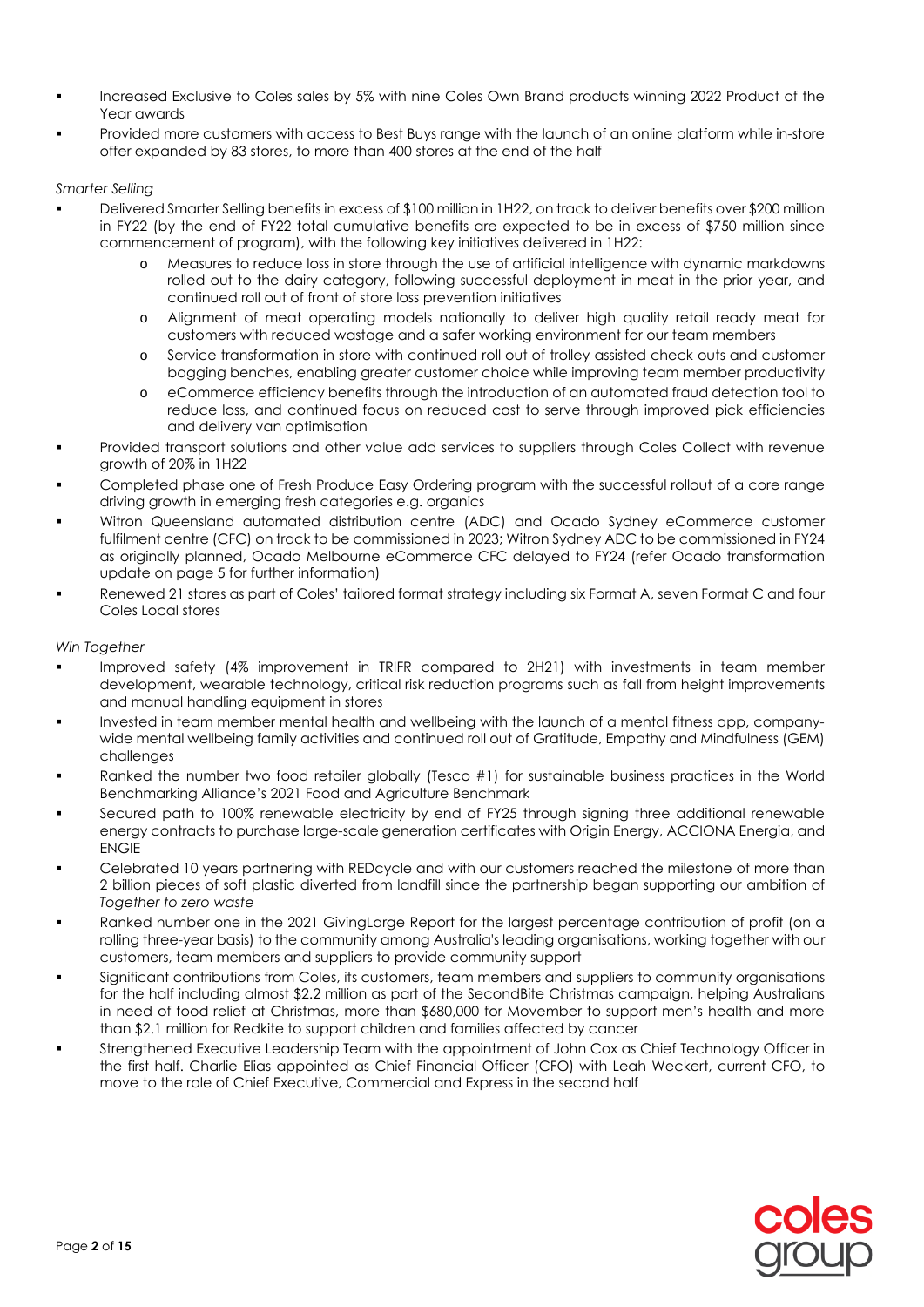## **Group performance overview**

| \$ MILLION                                       | 1H22   | <b>IH21</b> | <b>CHANGE</b> | 2-YEAR<br><b>CHANGE<sup>1</sup></b> |
|--------------------------------------------------|--------|-------------|---------------|-------------------------------------|
| Supermarkets                                     | 18,582 | 18,213      | 2.0%          | $9.6\%$                             |
| Liquor                                           | 2,007  | 1.956       | 2.6%          | 18.4%                               |
| Express                                          | 615    | 669         | $(8.1)\%$     | $1.0\%$                             |
| Group gross retail sales <sup>2</sup> (non-IFRS) | 21,204 | 20.838      | $1.8\%$       | $10.1\%$                            |

<sup>1</sup>2-year growth is calculated as growth between 1H22 and 1H20 (retail calendar basis).

<sup>2</sup> Gross retail sales comprises retail sales on a gross basis before adjusting for concession sales and the cost of Flybuys scheme points. Fuel concession sales are excluded from Express Gross retail sales on the basis Coles does not control retail pricing. Refer Appendix 2 for further information.

|        |        |               | 9.2%                          |
|--------|--------|---------------|-------------------------------|
| 578    | 632    | $(8.5)\%$     | 1.1%                          |
| 1,999  | .946   | 2.7%          | 18.2%                         |
| 18,016 | 17,812 | l.1%          | 8.6%                          |
| 1H22   | 1H21   | <b>CHANGE</b> | 2-YEAR<br>CHANGE <sup>1</sup> |
|        |        |               | 20,593<br>1.0%<br>20,390      |

<sup>1</sup>2-year growth is calculated as growth between 1H22 and 1H20 (retail calendar basis).

<sup>2</sup>1H21 sales revenue has been restated to reflect a reclassification of fulfilment income to Sales revenue (previously reported within Other Income).

| \$ MILLION                | 1H22  | 1H21  | <b>CHANGE</b> |
|---------------------------|-------|-------|---------------|
| Supermarkets <sup>1</sup> | 1,552 | 1,555 | $(0.2)$ %     |
| Liquor                    | 156   | 159   | $(1.9)$ %     |
| Express                   | 81    | 103   | $(21.4)$ %    |
| Other                     | (27)  | (15)  | $(80.0)$ %    |
| <b>Group EBITDA</b>       | 1,762 | 1,802 | $(2.2)\%$     |

<sup>1</sup>Includes approximately \$20 million of implementation operating costs in relation to the Witron and Ocado transformation projects.

| \$ MILLION                | 1H22 | 1H21  | <b>CHANGE</b> |
|---------------------------|------|-------|---------------|
| Supermarkets <sup>1</sup> | 896  | 903   | $(0.8)$ %     |
| Liquor                    | 99   | 104   | $(4.8)$ %     |
| Express                   | 12   | 32    | $(62.5)\%$    |
| Other                     | (32) | 19)   | $(68.4)\%$    |
| <b>Group EBIT</b>         | 975  | 1,020 | $(4.4)$ %     |

<sup>1</sup>Includes approximately \$20 million of implementation operating costs in relation to the Witron and Ocado transformation projects.

#### **1H22 performance summary and dividend**

As revenue from partner sales, such as third-party gift cards, scoop & weigh, Sushi Sushi and Roll'd in-house concessions, become an increasing proportion of sales revenue, Coles will enhance its disclosures by reporting gross retail sales. Gross retail sales comprises retail sales on a gross basis before adjusting for concession sales and the cost of Flybuys scheme points. Fuel concession sales are excluded from Express gross retail sales on the basis Coles does not control retail pricing. Group gross retail sales of \$21.2 billion increased by 1.8% in 1H22, and 10.1% on a two-year basis.

Group sales revenue of \$20.6 billion increased by 1.0% in 1H22, and 9.2% on a two-year basis despite cycling significantly elevated COVID-19 related sales in the prior corresponding period.

Group EBITDA of \$1.8 billion and EBIT of \$975 million decreased by 2.2% and 4.4% respectively with approximately \$150 million of COVID-19 costs incurred during the half, an increase of \$45 million compared to the prior corresponding period. Smarter Selling benefits in excess of \$100 million were also realised during the period. The vast majority of COVID-19 costs and Smarter Selling benefits impacted the Supermarkets segment.

In Supermarkets, EBIT also includes approximately \$20 million of project implementation operating costs in relation to the Witron and Ocado transformation projects.

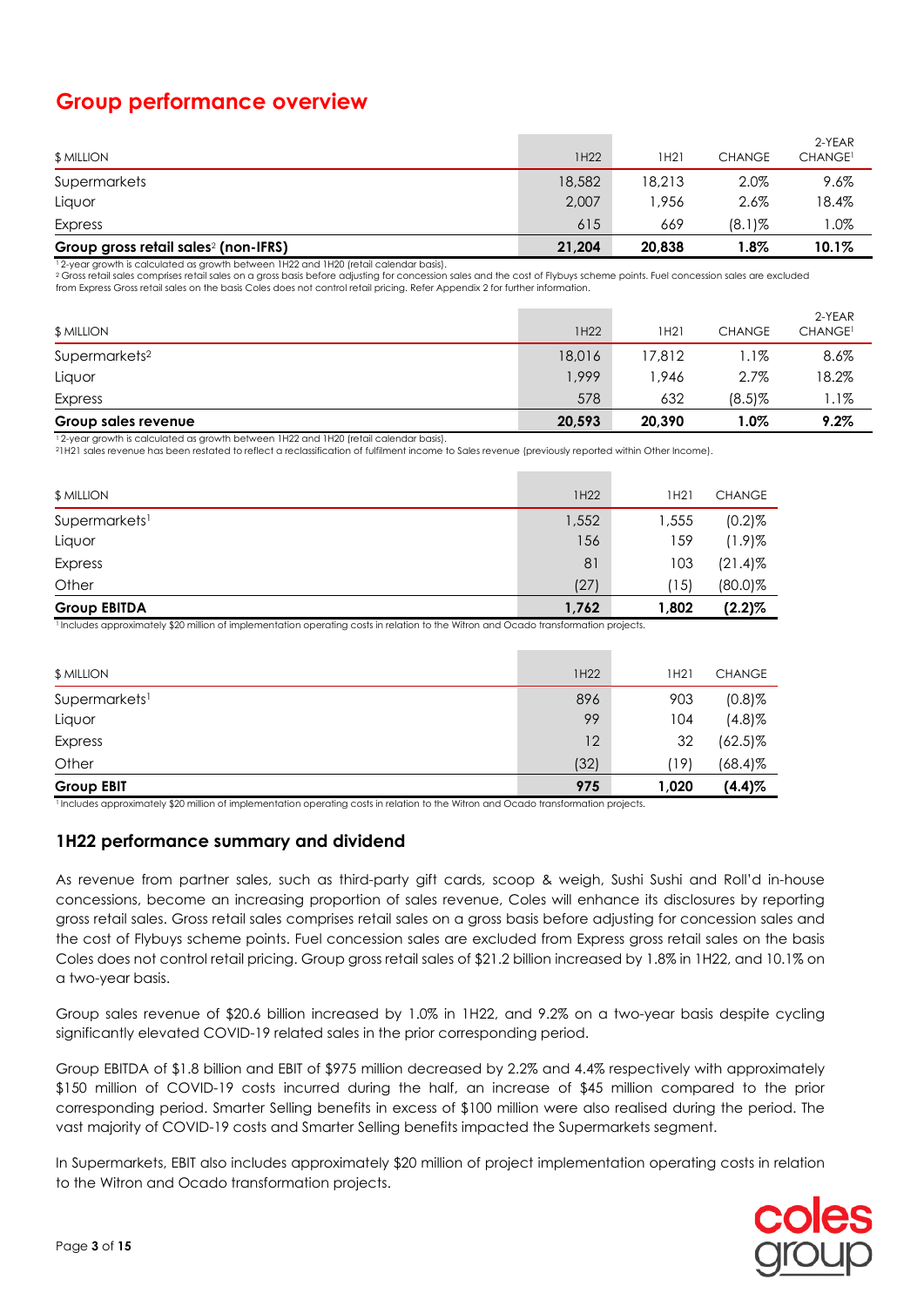In Express, EBIT of \$12 million was impacted by reduced mobility as a result of COVID-19 restrictions in New South Wales, Victoria and the Australian Capital Territory.

While in the "Other" segment, net costs increased by \$13 million to \$32 million as a result of lower earnings from property operations, higher insurance costs and an increased net loss from Coles' 50% share of Flybuys.

The Coles Board has declared a fully-franked interim dividend of 33.0 cents per share, flat on the prior corresponding period, with a record date of 4 March 2022 and a payment date of 31 March 2022.

### **Statement from Coles Group CEO, Steven Cain**

"I would like to thank our team members, suppliers, community partners and state and federal governments for their incredible efforts during the latest waves of Delta and Omicron, and the flood related road and rail recovery operation for Western Australia which have been highly disruptive. I would also like to thank our customers for their support during periods of reduced product availability in store which is now improving on the Eastern seaboard. Strategic progress continues and we are very excited that the biggest automation projects in Coles' history, Witron and Ocado, will open next year (2023) to further enhance efficiencies and the range and service we can offer to inspire customers."

## **Update on COVID-19 impacts**

#### **Supermarkets**

Supermarkets comparable sales growth in the first half increased by 1.5%, cycling the strong COVID-19 related comparable sales growth in the prior corresponding period of 7.2%. Sales growth remained elevated in the first quarter and in the early part of the second quarter, with signs of local shopping behaviours continuing, largely as a result of lockdowns across New South Wales, the Australian Capital Territory and Victoria, before slowing in the middle of the second quarter as restrictions eased. Sales growth again increased late in the second quarter as Supermarkets experienced a strong Christmas trading period as families celebrated Christmas together. The increased demand for eCommerce also continued with sales growth of 46% and penetration of 8.2% in the first half, albeit eCommerce growth slowed as restrictions eased and customers returned to shopping in store.

In terms of store cohorts, the end of lockdowns in New South Wales, the Australian Capital Territory and Victoria early in the second quarter, combined with Christmas trade, saw an increase in the contribution from shopping centre stores as the contribution from neighbourhood stores declined, however this trend started to reverse at the end of the second quarter as Omicron became more prevalent.

#### **Liquor**

Liquor sales remained elevated during the half with comparable sales growth of 1.8%, cycling the COVID-19 related sales growth in the prior corresponding period of 15.1%. The re-opening of on-premise venues in the second quarter led to a softening of Liquor sales prior to strong trade over the Christmas period. eCommerce continued to perform strongly with sales growth of 60% and penetration of 4.8% in the first half.

#### **Express**

Government restrictions due to COVID-19 impacting mobility and traffic flows resulted in lower fuel volumes which negatively impacted convenience c-store sales revenue with c-store comparable sales declining by 7.4% in the first half (as well as cycling strong tobacco sales in the prior corresponding period). At the end of lockdowns in the early part of the second quarter, the trajectory of fuel volumes improved with average weekly fuel volumes growing by 17% quarter-on-quarter to 56.5mL per week.

#### **Costs**

As foreshadowed at the first quarter sales results, COVID-19 costs remained elevated with approximately \$150 million costs incurred in the first half compared to approximately \$105 million in the prior corresponding period, as the Delta variant caused significant disruptions across Coles' stores, supply chains, customers, and the communities we serve. The vast majority of the COVID-19 costs incurred in the half were recorded in the Supermarkets segment and were largely due to team member isolation requirements, additional door greeters to ensure QR code compliance in the early part of the half and rapid antigen testing requirements in distribution centres.

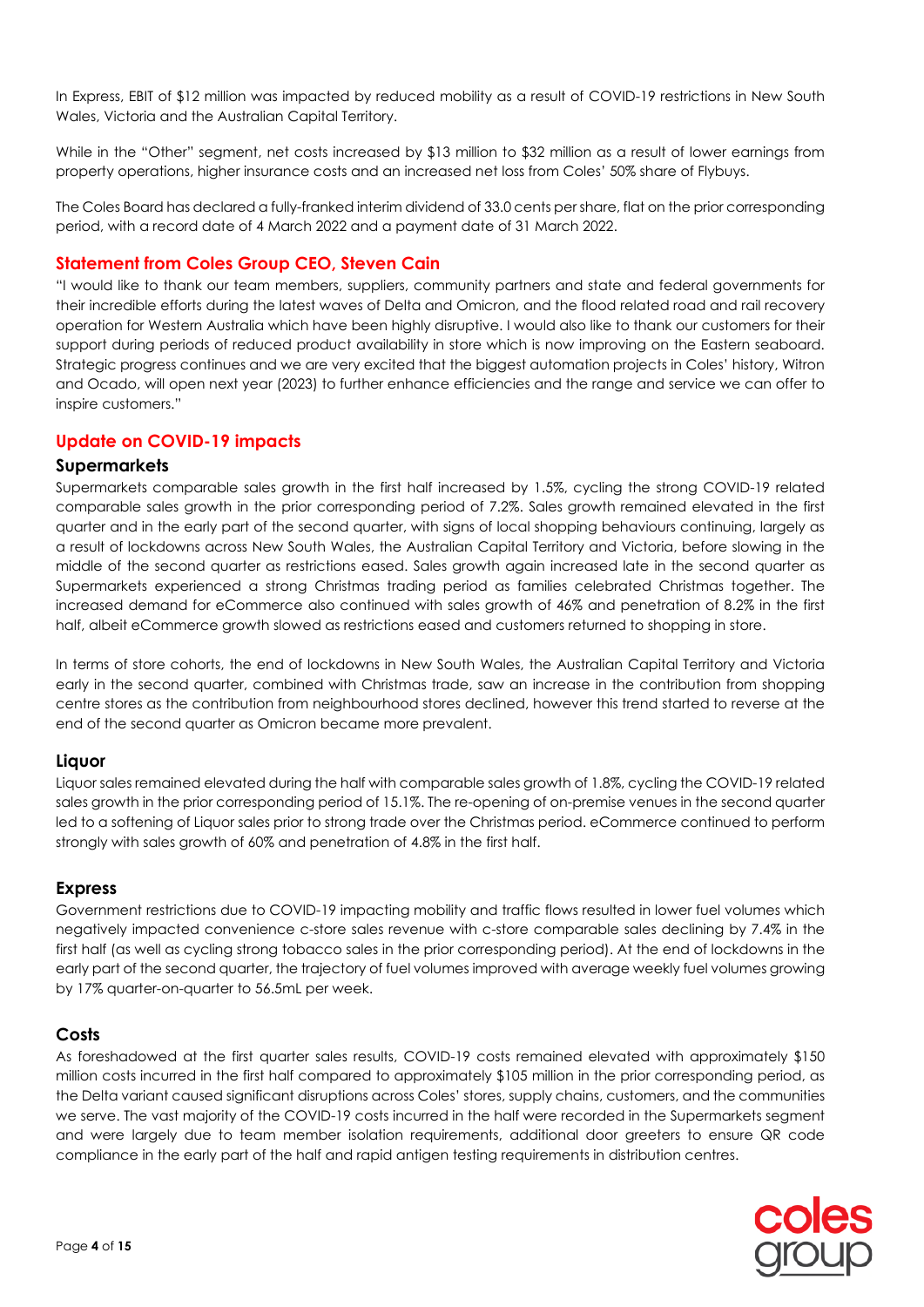## **Update on Ocado transformation project**

For more than 20 years, Coles has offered customers the opportunity to shop online, recognising the importance of an omni-channel offering. In recent years, the shift in consumer behaviour to increasingly shop online led to the March 2019 commitment to partner with Ocado, the world's leading technology provider in automated single pick fulfilment technology and home delivery solutions. This partnership provides the foundation for Coles' strategic differentiator to "win in online food and drinks with an optimised store and supply chain network", announced as part of Coles' Winning in our Second Century strategy outlined in June 2019.

In February 2021, Coles provided an eCommerce strategic update which detailed plans to provide a seamless, unified customer experience by building customer focused digital capabilities. To drive this, over the past 18 months, Coles has invested significantly in its digital platforms, including investments in platform stability and most recently, the unified shoppable App. Work also continues on merging Coles' content and commerce websites.

As a result of these significant investments in customer experience and the rapid acceleration in eCommerce revenue and penetration since the onset of COVID-19, Coles and Ocado have agreed to update arrangements regarding how the Ocado Smart Platform (OSP) will integrate with these new initiatives. Coles will manage the online store and web presence for the intake of orders, and Ocado will provide OSP automated fulfilment functionality through the CFCs and store pick channels, as well as last-mile solutions.

Steven Cain said that "We are delighted to be able to work with the Ocado team in ensuring that this enhancement would support our delivery of the optimum customer experience for the Australian market and we are very encouraged by the continuing investment being undertaken by Ocado in its development of more efficient delivery platforms, as recently announced."

The Delta variant of COVID-19 has also caused significant disruption upon the construction industry. In Sydney, construction delays have largely been largely mitigated, and as a result, the Sydney CFC is expected to open inline with the original schedule (early FY24), while construction delays have had a greater impact on the Melbourne CFC which is now expected to open in FY24 (previously FY23).

## **Update on Fair Work Ombudsman (FWO) proceedings**

In February 2020, Coles announced it was conducting a review into the pay arrangements for all team members who received a salary and were covered by the General Retail Industry Award 2010 (GRIA). The review assessed the remuneration paid to 15,011 team members against GRIA. Coles conducted a remediation program, and to date Coles has incurred \$13 million of remediation costs with a further \$12 million provisioned currently.

Following the announcement in February 2020, the Fair Work Ombudsman (FWO) commenced an investigation into Coles' pay arrangements for a group of the affected salaried team members covered by the GRIA.

In December 2021, the FWO filed proceedings in the Federal Court of Australia which include issues relating to the interpretation and application of various provisions of the GRIA. FWO alleges that Coles is obligated to pay a further \$108 million in remediation payments to 7,687 team members for the period 1 January 2017 to 31 March 2020. This group is a subset of the award covered salaried employees which were assessed as part of the 2020 review by Coles. Additionally, the period of time covered in the proceedings is a lesser period than the period covered in the Coles' remediation.

Coles is currently assessing the claims in the proceeding and preparing a defence. The Court has indicated that threshold questions including on interpretation of the GRIA may be dealt with as a preliminary matter. As such, the potential outcome, extent to which further remediation may be necessary, and costs associated with this matter remain uncertain as at the date of this report.

In May 2020, Coles was notified that a class action proceeding had been filed in the Federal Court of Australia in relation to payment of Coles managers employed in supermarkets. Coles is defending the proceeding. The potential outcome and total costs associated with this matter remain uncertain.

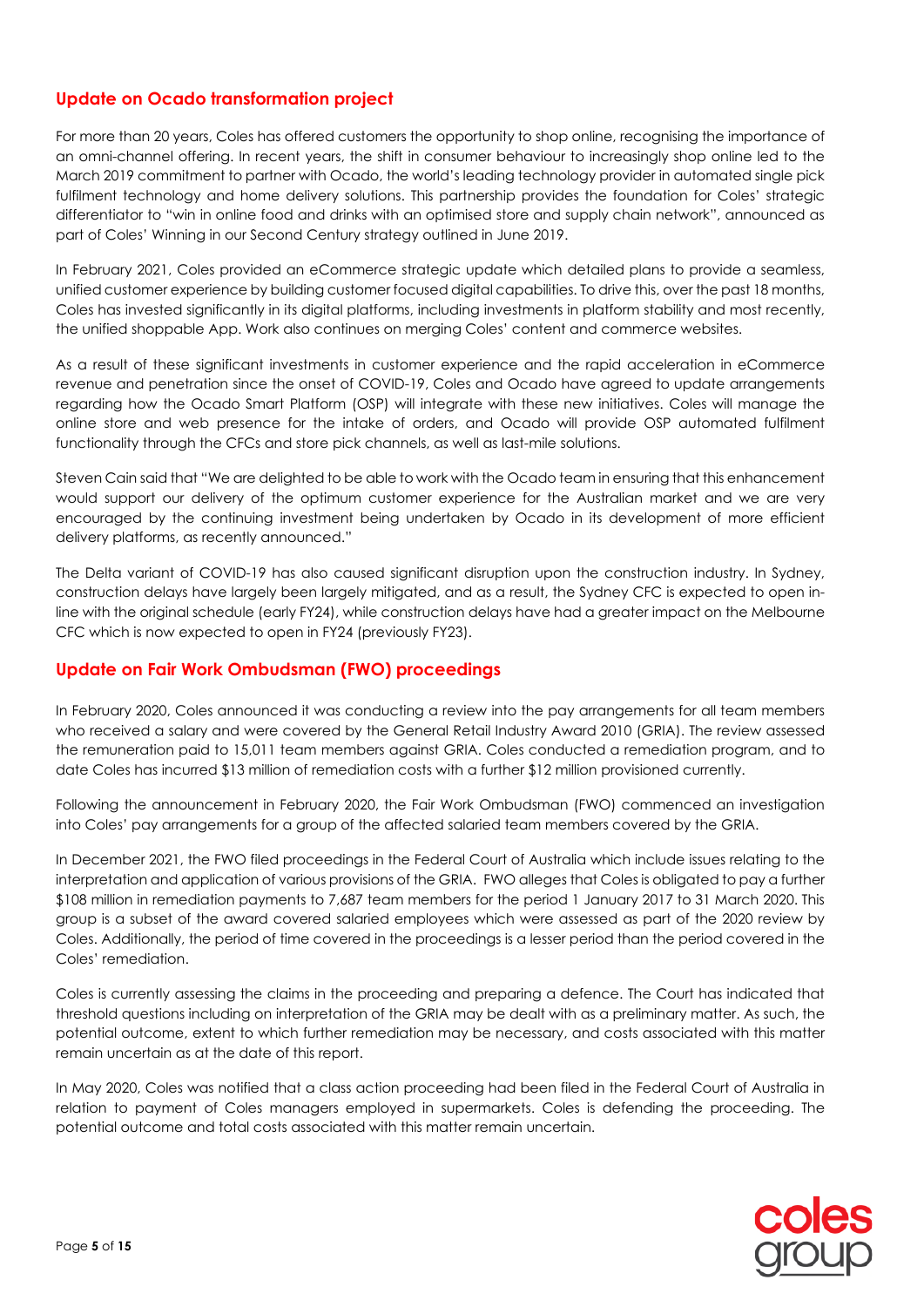## **Segment performance review**

## **Supermarkets**

| <b>\$ MILLION</b>                                                                                                                                                                                                                                                                                                                                                                                                                                                              | 1H22   | 1H21   | <b>CHANGE</b>     |
|--------------------------------------------------------------------------------------------------------------------------------------------------------------------------------------------------------------------------------------------------------------------------------------------------------------------------------------------------------------------------------------------------------------------------------------------------------------------------------|--------|--------|-------------------|
| Sales revenue <sup>1</sup>                                                                                                                                                                                                                                                                                                                                                                                                                                                     | 18,016 | 17,812 | $1.1\%$           |
| EBITDA <sup>2</sup>                                                                                                                                                                                                                                                                                                                                                                                                                                                            | 1,552  | 1,555  | $(0.2)$ %         |
| EBIT <sup>2</sup>                                                                                                                                                                                                                                                                                                                                                                                                                                                              | 896    | 903    | $(0.8)$ %         |
|                                                                                                                                                                                                                                                                                                                                                                                                                                                                                |        |        |                   |
| Gross margin <sup>1</sup> (%)                                                                                                                                                                                                                                                                                                                                                                                                                                                  | 26.1   | 25.9   | 20 <sub>bps</sub> |
| CODB <sup>1</sup> (%)                                                                                                                                                                                                                                                                                                                                                                                                                                                          | (21.1) | (20.8) | $(30)$ bps        |
| EBIT margin (%)<br>$\mathcal{L}(\mathcal{L}(\mathcal{L}(\mathcal{L}(\mathcal{L}(\mathcal{L}(\mathcal{L}(\mathcal{L}(\mathcal{L}(\mathcal{L}(\mathcal{L}(\mathcal{L}(\mathcal{L}(\mathcal{L}(\mathcal{L}(\mathcal{L}(\mathcal{L}(\mathcal{L}(\mathcal{L}(\mathcal{L}(\mathcal{L}(\mathcal{L}(\mathcal{L}(\mathcal{L}(\mathcal{L}(\mathcal{L}(\mathcal{L}(\mathcal{L}(\mathcal{L}(\mathcal{L}(\mathcal{L}(\mathcal{L}(\mathcal{L}(\mathcal{L}(\mathcal{L}(\mathcal{L}(\mathcal{$ | 5.0    | 5.1    | $(10)$ bps        |

<sup>1</sup>1H21 sales revenue, gross margin and CODB have been restated to reflect a reclassification of fulfilment income to Sales revenue (previously reported within Other Income).

<sup>2</sup> 1H22 includes approximately \$20 million of implementation operating costs in relation to the Witron and Ocado transformation projects.

## **Operating metrics**

|                                                     | 1H22   | 2Q22   | 1Q22   | 1H21   |
|-----------------------------------------------------|--------|--------|--------|--------|
|                                                     |        |        |        |        |
| Gross retail sales (\$ billions)                    | 18.6   | 9.8    | 8.8    | 18.2   |
| Gross retail sales growth (%)                       | 2.0    | 1.9    | 2.1    | 7.4    |
| Comparable sales growth (%)                         | 1.5    | 1.6    | 1.4    | 7.2    |
| 2-year comparable sales growth <sup>1</sup> $(\%)$  | 8.7    | 6.6    | 11.1   | 9.1    |
| eCommerce sales <sup>2</sup> (\$ billions)          | 1.5    | 0.7    | 0.8    | 1.0    |
| eCommerce penetration <sup>2</sup> (%)              | 8.2    | 7.6    | 8.8    | 5.7    |
| Sales per square metre <sup>3</sup> (MAT \$/sqm)    | 17,919 | 17.919 | 17,868 | 18,101 |
| Net selling area (MAT '000 sqm)                     | 1,952  | 1.952  | 1,948  | 1.926  |
| Net promoter score (point improvement)              | 0.2    | (1.1)  | 1.5    | 1.9    |
| Inflation / (deflation) $(\%)$                      | (0.2)  | (0.2)  | (0.3)  | 2.3    |
| Inflation / (deflation) excl. tobacco and fresh (%) | (0.2)  | 0.3    | (0.8)  | 0.7    |

<sup>1</sup>Comparable 2-year growth is calculated as the aggregate of 1H22 and 1H21 growth rates.

<sup>2</sup> eCommerce sales include Liquor sold through coles.com.au. 1H21 eCommerce sales and penetration has been restated to reflect a reclassification of fulfilment income (delivery fees) to Sales revenue (previously reported within Other Income).

<sup>3</sup> Sales per square metre is on a moving annual total (MAT), calculated on a rolling 52-week basis.

## **Performance highlights**

Supermarkets sales revenue was \$18.0 billion for the half, an increase of 1.1% on the prior corresponding period, with comparable sales growth of 1.5%, and 8.7% on a two-year basis. For the second quarter, sales revenue increased by 0.5% and comparable sales growth was 1.6% and 6.6% on a two-year basis. Gross retail sales of \$18.6 billion increased by 2.0% with the difference to sales revenue driven by higher concession sales and targeted Flybuys investments to drive profitable sales growth. .

Sales revenue growth was delivered as a result of strong trade over the Christmas period and growth in eCommerce sales during the half. After a challenging year, customers opted for premium products at Christmas with popular items including rock lobster, croissants, macarons and premium cheese. Customer satisfaction remained stable, though softened late in the half, due to availability challenges driven by COVID-19.

eCommerce sales of \$1.5 billion grew by 46% with penetration of 8.2% in the first half, compared to 5.7% in the prior corresponding period. Sales growth was supported by expanded customer offers such as double Flybuys points for Coles Plus members, and investments in capacity which supported elevated demand earlier in the half. A new unified shoppable App was also launched during the half to further improve the customer experience. During the half, more than 100 Click & Collect (to the boot of car) locations were added taking the number of locations to more than 640 while 30 new Click & Collet Rapid stores (order to pickup in 90 minutes) were added taking the number of stores to over 430. The home delivery store network was also expanded nationwide with a focus on

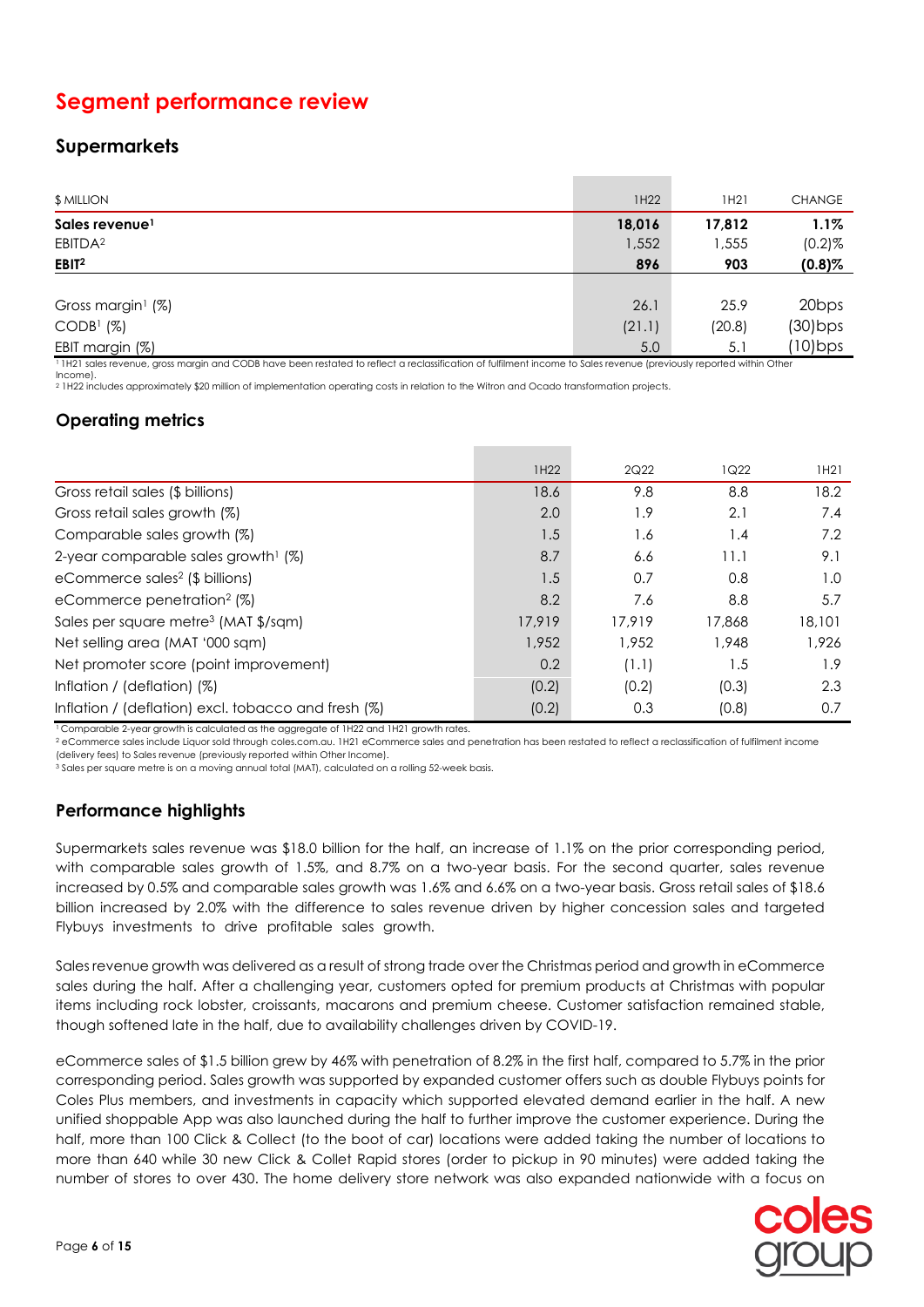regional areas, and same day home delivery now available at approximately 500 stores, allowing customers greater access and choice of the Coles Online home delivery service.

eCommerce contribution to Supermarkets profit increased relative to the prior corresponding period, largely a result of strong sales growth and media income as well as efficiency benefits delivered through the introduction of an automated fraud detection tool to reduce loss, and improved delivery van optimisation.

Coles provided more customers with access to its Best Buys range with the in-store offer now available in more than 400 stores, expanded by 83 stores in the half, while also providing more range by moving from fortnightly to weekly event launches. During the half a new online platform was launched to provide customers with an extended range of online exclusive general merchandise products.

Tailored range activity continued with more than 300 range changes completed during the half in categories such as health foods, convenience meals, international and Indian/Asian foods. Innovation was also delivered with pet treat bars added to a further 115 stores.

Exclusive to Coles delivered a strong sales performance through innovation and value for customers with sales of \$5.9 billion in the first half, an increase of 5% compared to the prior corresponding period. Over 840 new products were launched in the first half, including Coles' liquid Breakfast on the Move range, Coles Kitchen's range of pasta and family salad kits and in the Christmas range, mini chicken teriyaki and satay style kebabs, peking duck and cheeseburger spring rolls. During the half, Own Brand won 65 product awards including nine Product of the Year awards across products such as Coles Kitchen Green Goddess Salad kit, Coles Perform Open Chicken Fajita and Coles Made Easy Slow Cooked Pork and Beef Meatballs.

Coles Own Brand continued to drive industry change in responsible sourcing practices with sustainability and packaging commitments. This was recognised by the Australian Packaging Covenant Organisation (APCO) with Coles winning two prestigious packaging awards - APCO's "Our Packaging Future Award for Packaging Sustainability Education" and the "Large Retailer Award" for leadership in packaging.

Total Supermarkets price deflation of (0.2)% was recorded for the half and (0.2)% for the second quarter. In the second quarter, inflation in packaged groceries was partly offset by deflation in tobacco from competitive pricing and the absence of an annual tobacco excise increase in September 2021. In fresh<sup>1</sup>, inflation in meat was more than offset by fresh produce deflation, predominantly in fruit, due to favourable growing conditions. Supermarkets recorded deflation excluding tobacco and fresh of (0.2)% for the half and inflation of 0.3% for the second quarter.

Coles completed 21 renewals during the half including six Format A, seven Format C and four Coles Local stores as COVID-19 related construction delays impacted delivery of Coles' store renewal program. Coles now has 47 Format A, 76 Format C and 13 Coles Local stores across the network. For the half, four new openings and three closures were completed. At the end of the period there were 835 Supermarkets.

Gross margin of 26.1% increased by 20 bps with strategic sourcing, particularly in Coles Own Brand, and Smarter Selling benefits such as supply chain and loss prevention initiatives partially offset by the COVID-19 costs incurred in the half.

Cost of doing business (CODB) as a percentage of sales of 21.1% increased by 30 bps due to higher COVID-19 costs of approximately \$100 million (the vast majority of the remaining \$50 million COVID-19 costs were incurred in Supermarkets gross profit), which compares to \$70 million incurred in the prior corresponding period. Smarter Selling benefits were also realised in CODB during the period to reduce underlying cost pressures and to allow for investments in IT, digital and strategic projects. In addition, approximately \$20 million of implementation operating costs in relation to the Witron and Ocado transformation projects were incurred, while strategic investments in IT and eCommerce continued.

EBIT of \$896 million decreased by 0.8% and EBIT margin of 5.0% declined by 10 bps. Excluding the implementation operating costs associated with the Witron and Ocado transformation projects of approximately \$20 million, EBIT increased by 1.3%.



<sup>&</sup>lt;sup>1</sup> Includes fresh produce, meat, deli, dairy and bakery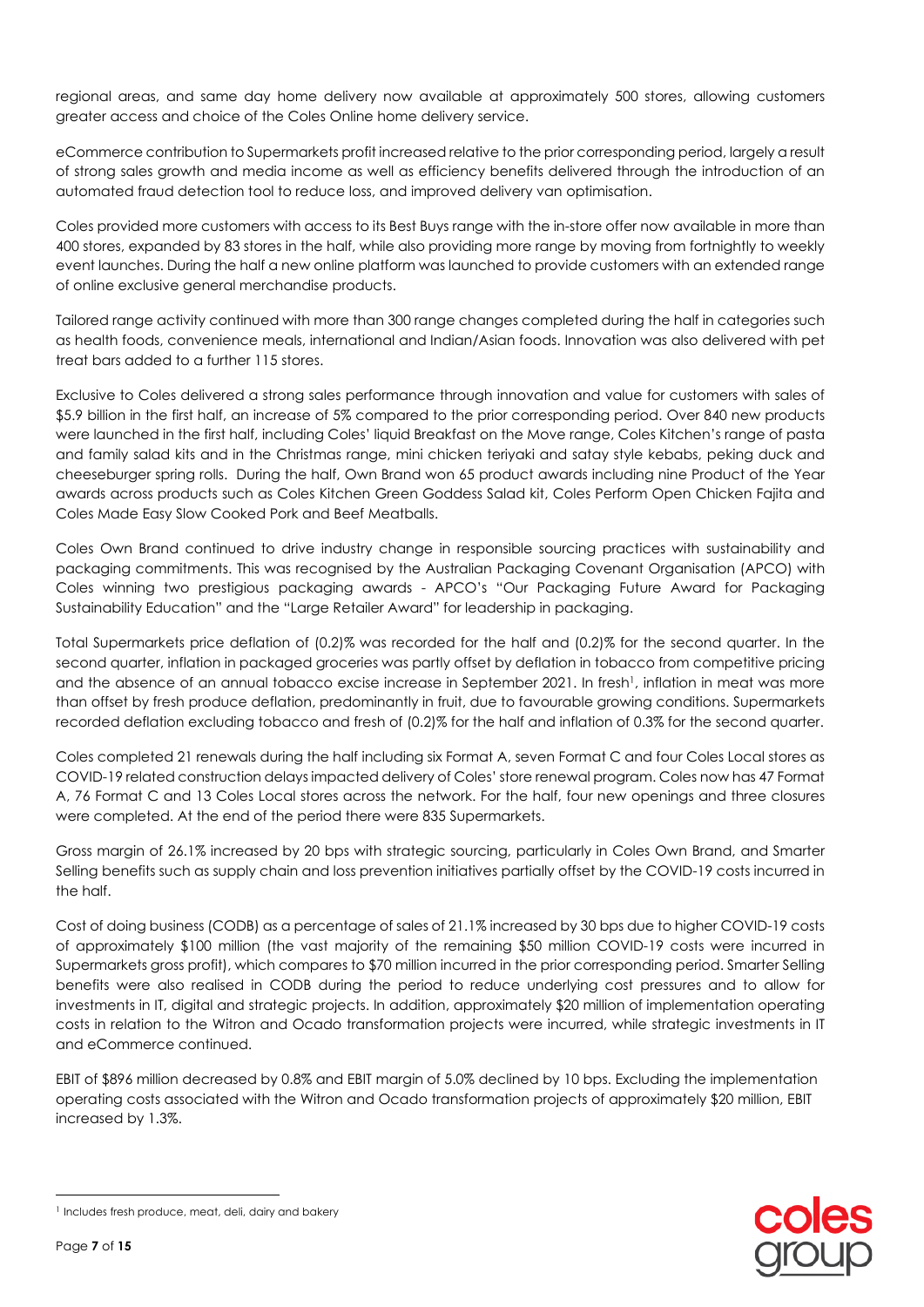## **Liquor**

| \$ MILLION       | 1H22   | 1H21   | <b>CHANGE</b>     |
|------------------|--------|--------|-------------------|
| Sales revenue    | 1,999  | 1,946  | 2.7%              |
| <b>EBITDA</b>    | 156    | 159    | $(1.9)$ %         |
| <b>EBIT</b>      | 99     | 104    | $(4.8)\%$         |
|                  |        |        |                   |
| Gross margin (%) | 21.8   | 21.5   | 23 <sub>bps</sub> |
| CODB (%)         | (16.8) | (16.2) | $(62)$ bps        |
| EBIT margin (%)  | 4.9    | 5.3    | $(39)$ bps        |

## **Operating metrics**

|                                                     | 1H22   | 2Q22   | 1Q22   | 1H21   |
|-----------------------------------------------------|--------|--------|--------|--------|
| Gross retail sales (\$ billions)                    | 2.0    | 1.1    | 0.9    | 2.0    |
| Gross retail sales growth (%)                       | 2.6    | 2.6    | 2.6    | 15.3   |
| Comparable sales growth (%)                         | 1.8    | 2.1    | 4. ا   | 15.1   |
| 2-year comparable sales growth <sup>1</sup> (%)     | 16.9   | 15.2   | 19.2   | 16.6   |
| eCommerce sales <sup>2</sup> (\$m)                  | 95     | 56     | 40     | 59     |
| eCommerce penetration (%)                           | 4.8    | 5.0    | 4.5    | 3.0    |
| Net Promoter Score <sup>3</sup> (point improvement) | 3.1    | 3.1    | 0.4    | N/A    |
| Sales per square metre <sup>4</sup> (MAT \$/sqm)    | 16,315 | 16,315 | 16.265 | 16,603 |
| Net selling area (MAT '000 sqm)                     | 220    | 220    | 218    | 215    |

<sup>1</sup> Comparable 2-year growth is calculated as the aggregate of 1H22 and 1H21 growth rates.

<sup>2</sup> eCommerce sales exclude Liquor sold through coles.com.au which is reported in Supermarkets' eCommerce sales.

<sup>3</sup> Net Promoter Score is based on Liquorland NPS results.

<sup>4</sup> Sales per square metre is on a moving annual total (MAT), calculated on a rolling 52-week basis.

## **Key highlights**

Liquor sales revenue was \$2.0 billion for the half, an increase of 2.7% on the prior corresponding period, with comparable sales growing by 1.8%, and 16.9% on a two-year basis. For the second quarter, Liquor sales revenue increased by 2.8% with comparable sales growing by 2.1% and 15.2% on a two-year basis.

Sales growth for the half was driven by strong eCommerce sales with Liquorland the strongest performing banner. Spirits, Ready-To-Drink (RTD) and Wine performed strongly at the category level, supported by recent range activity in key growth products including gin and seltzers, and trending wine categories such as lighter red varietals and rose. Complementing range activity, Exclusive Liquor Brand (ELB) and local product contribution grew strongly with more than 470 net new local SKUs added and more than 230 ELB lines receiving awards in the half. This included Smithy's winning the Australian Lager of the Year award at the Melbourne International Beer Competition and the Armada Dark Rum winning the Dominican Rum of the Year award at the Melbourne International Spirits Competition.

Significant progress was made during the half against Liquor's strategy, underpinned by investments in team, systems, eCommerce and formats. Improving customer metrics in service, value, range, and store experience were supported by investments in customer service, particularly leading into the peak Christmas trading period, and a focus on delivering trusted value through lowering prices for longer. Strategic investments in eCommerce capacity continued during the half with the launch of a fourth eCommerce dark store in New South Wales which supported strong eCommerce sales growth of 60% and penetration of 4.8% in the first half, compared to 3.0% in the prior corresponding period. Transformative investments in core IT systems to support differentiation and growth over the long-term also commenced during the half.

Renewal activity continued across all three banners with 97 renewals completed during the half while the new Black & White Liquorland format performed strongly and supported strengthening customer store experience metrics. Optimisation of the Liquor store network remained a focus with seven new stores opened and five stores closed, taking the total Liquor network to 931 sites.

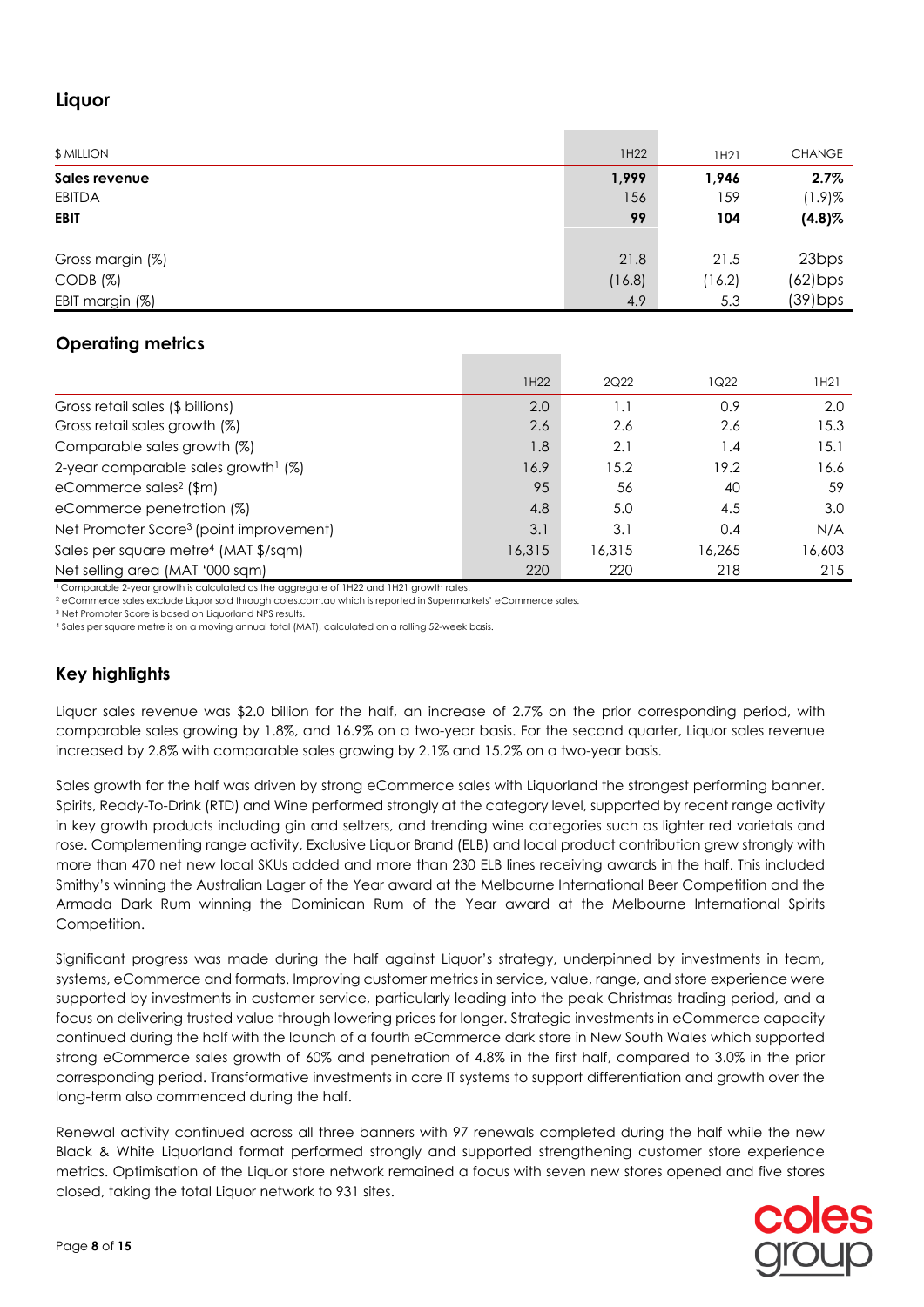Gross margin of 21.8% increased by 23 bps largely due to improved shelf margin, despite the investment in pricing during the half.

CODB as a percentage of sales of 16.8% increased by 62 bps largely due to investments in customer service and team capability, as well as transformation costs in relation to core IT systems and eCommerce in line with Liquor's refreshed strategy. Minor additional COVID-19 costs were also incurred in the latter part of the half.

Liquor EBIT of \$99 million decreased by 4.8% for the half with EBIT margin of 4.9%, declining by 39 bps, driven largely as a result of investments aligned with strategy execution.

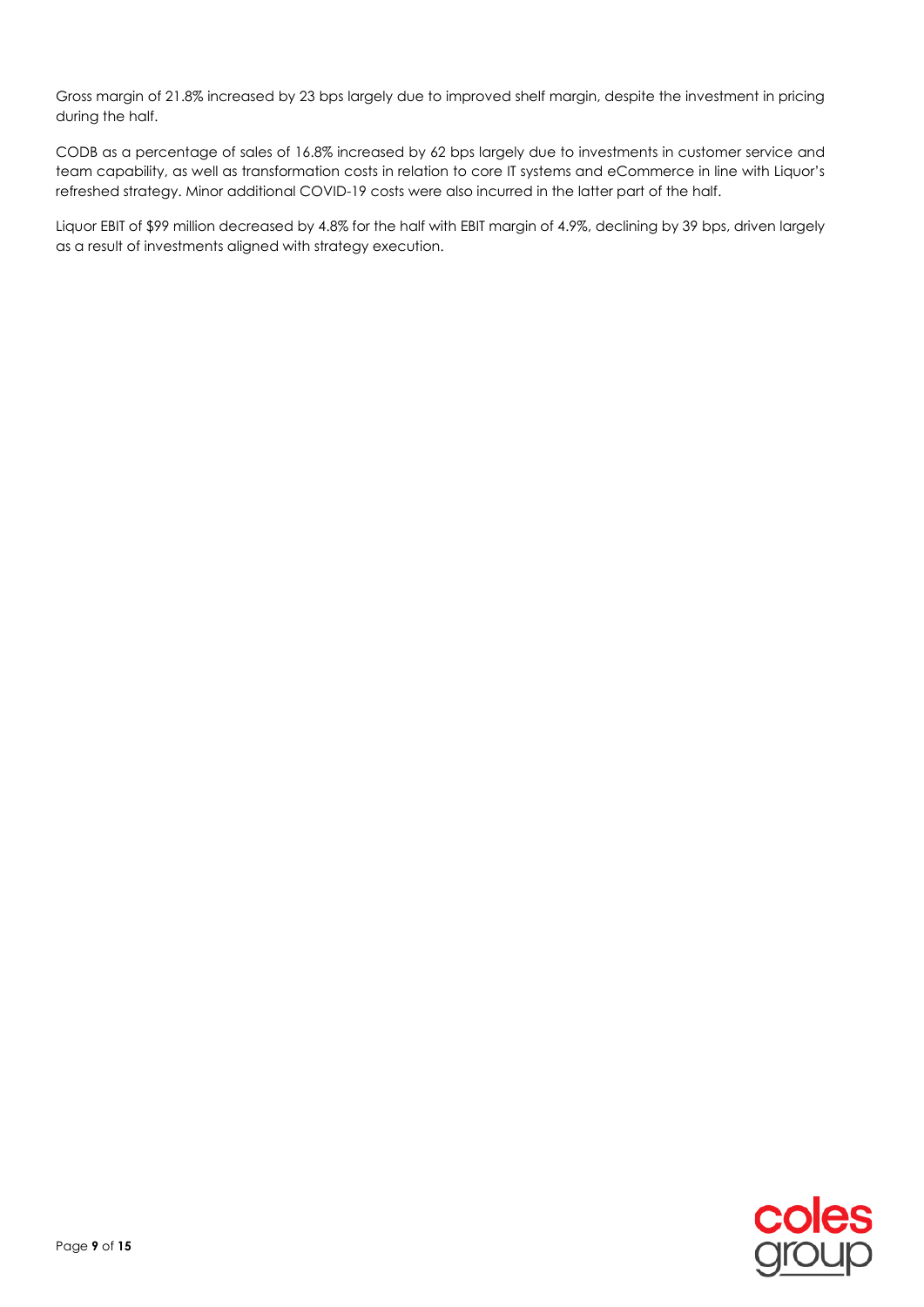## **Express**

| <b>\$ MILLION</b>                   | 1H22   | 1H21   | <b>CHANGE</b>     |
|-------------------------------------|--------|--------|-------------------|
| Convenience (c-store) sales revenue | 578    | 632    | $(8.5)\%$         |
| EBITDA                              | 81     | 103    | $(21.4)$ %        |
| <b>EBIT</b>                         | 12     | 32     | $(62.5)\%$        |
|                                     |        |        |                   |
| Gross margin (%)                    | 51.5   | 50.9   | 67 <sub>bps</sub> |
| CODB (%)                            | (49.5) | (45.8) | (363) bps         |
| EBIT margin (%)                     | 2.1    | 5.0    | $(295)$ bps       |

## **Operating metrics**

|                                                       | 1H22  | 2Q22  | 1Q22  | 1H21   |
|-------------------------------------------------------|-------|-------|-------|--------|
| C-store gross retail sales <sup>1</sup> (\$ millions) | 615   | 336   | 279   | 669    |
| C-store gross retail sales growth <sup>1</sup> (%)    | (8.1) | (6.7) | (9.8) | 10.0   |
| Comparable c-store sales growth (%)                   | (7.4) | (5.6) | (9.5) | 9.9    |
| 2-year comparable sales growth <sup>2</sup> $(\%)$    | 2.4   | 4.0   | 0.6   | 12.8   |
| Weekly fuel volumes (mL)                              | 52.6  | 56.5  | 48.4  | 55.5   |
| Fuel volume growth (%)                                | (5.2) | (3.2) | (7.5) | (13.8) |
| Comparable fuel volume growth (%)                     | (4.4) | (1.9  | (7.5) | (14.9) |

<sup>1</sup>Fuel concession sales are excluded from Express gross retail sales on the basis that Coles does not control retail pricing.

<sup>2</sup>Comparable 2-year growth is calculated as the aggregate of 1H22 and 1H21 growth rates.

## **Key highlights**

C-store sales revenue was \$578 million for the half, a decrease of 8.5% on the prior corresponding period, with comparable c-store sales decreasing by 7.4%. In the second quarter, c-store sales revenue decreased by 7.0% and comparable c-store sales decreased by 5.6%. Gross retail sales decreased by 8.1% to \$615 million.

C-store sales growth was negatively impacted by lower forecourt traffic due to lockdowns in New South Wales, Victoria and the Australian Capital Territory during the half, as well as cycling strong tobacco sales in the prior corresponding period. Excluding tobacco, c-store sales were flat in the second quarter with strong growth in foodto-go, including coffee, indicating an improving trajectory as restrictions eased during the half.

To allow customers convenient access to the Express c-store offer, DoorDash was rolled out at over 540 Express sites during the half, providing customers with more than 400 products for immediate delivery. Strategic investments also continued in the network, including the renewal of 64 sites together with our Alliance partner. During the half, six sites were closed, taking the total Express network to 711 sites.

Fuel volumes declined by 5.2% during the half with comparable fuel volumes declining by 4.4% driven by COVID-19 restrictions impacting traffic flows and mobility particularly in New South Wales, Victoria and the Australian Capital Territory. Average weekly fuel volumes of 52.6mL per week were recorded during the half. For the second quarter, average weekly fuel volumes were 56.5mL per week, improving by 17% compared to the first quarter of FY22 as lockdown restrictions began to ease across impacted states.

Gross margin of 51.5% improved by 67 bps largely due to favourable mix driven by strong growth in food-to-go and declining tobacco volumes. CODB as a percentage of sales of 49.5% increased by 363 bps largely due to lower sales across Express' fixed cost base. This was despite a continued focus on cost control to mitigate COVID-19 headwinds driving a year-on-year decrease in CODB.

Express EBIT for the half was \$12 million with EBIT margin decreasing to 2.1%.

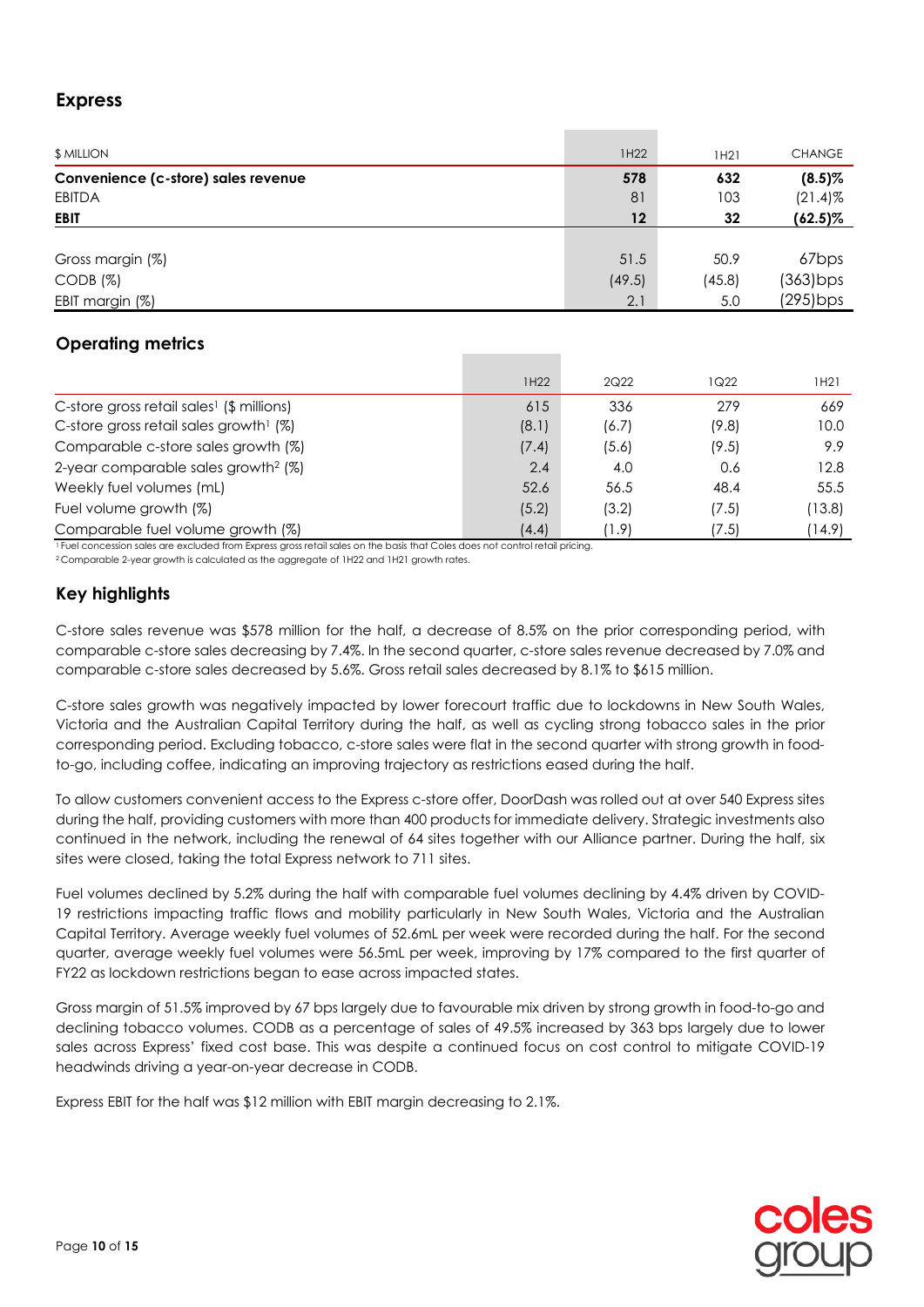#### **Other**

Coles reported net costs of \$32 million for the half. Other includes corporate costs, Coles' 50% share of flybuys' net result, the net gain or loss generated by Coles' property portfolio and self-insurance provisions.

Corporate costs of \$43 million were incurred for the half, an increase relative to the prior corresponding period, largely as a result of higher insurance costs. Coles' 50% share of flybuys' net result was a \$4 million loss as we continue to invest in Flybuys, while earnings from property operations were \$15 million for the half compared to \$20 million in the prior corresponding period.

## **Balance sheet**

| \$ MILLION                                           | 2 JAN 2022 | 27 JUN 2021 | 3 JAN 2021 |
|------------------------------------------------------|------------|-------------|------------|
| Inventories                                          | 2,387      | 2,107       | 2,423      |
| Trade and other receivables                          | 336        | 368         | 415        |
| Trade and other payables                             | (4,282)    | (3,660)     | (4, 173)   |
| <b>Working capital</b>                               | (1, 559)   | (1, 185)    | (1, 335)   |
| Property, plant and equipment and equity investments | 4,653      | 4,683       | 4,496      |
| Right-of-use assets                                  | 7,162      | 7,288       | 7,703      |
| <b>Intangibles</b>                                   | 1,806      | 1,698       | 1,620      |
| Provisions                                           | (1, 293)   | (1,408)     | (1, 358)   |
| Other assets / (liabilities)                         | (20)       | 35          | (64)       |
| Capital employed                                     | 10,749     | 11,111      | 11,062     |
| Net cash / (debt)                                    | 54         | (355)       | 38         |
| Lease liabilities                                    | (8,635)    | (8,756)     | (9,168)    |
| Net tax balances                                     | 841        | 813         | 860        |
| <b>Total net assets</b>                              | 3,009      | 2,813       | 2,792      |
| Inventory days                                       | 28         | 29          | 29         |
| Trade payable days                                   | (33)       | (33)        | (33)       |

## **Key highlights**

Net assets were \$3,009 million, an increase of \$217 million compared to the prior corresponding period.

Working capital of (\$1,559) million improved by \$224 million compared to the prior corresponding period, with higher trade payables, primarily from strong Christmas trade, as well as reduced inventory holdings due to heightened COVID-19 demand towards the end of the half. Trade and other receivables reduced from 3 January 2021 following the settlement of a property development loan in the second half of FY21. Inventory days marginally improved relative to the prior corresponding period as stock availability challenges resulted in abnormally low stock holdings at certain times during the half.

Right-of-use assets of \$7,162 million decreased by \$126 million compared to the full year largely driven by depreciation for the period, partially offset by new leases.

Provisions decreased by \$115 million compared to the full year due to the utilisation of the Witron transformation project provision and a moderate reduction in employee entitlements as COVID-19 restrictions eased. Employee leave entitlements remained above pre-COVID-19 levels as travel restrictions resulted in less leave utilisation over the period.

Net cash (excluding lease liabilities) of \$54 million was modestly above the prior corresponding period and a \$409 million decrease from the full year reflecting seasonal net working capital movements. At the half, net leverage including lease liabilities was 2.7x. In August 2021, Coles established a total of \$1.3 billion, four-year Sustainability Linked Loans (SLLs) under its bilateral debt facilities, replacing existing debt commitments. The \$1.3 billion SLLs draw a direct line between Coles' sustainability performance and cost of capital, providing transparency and

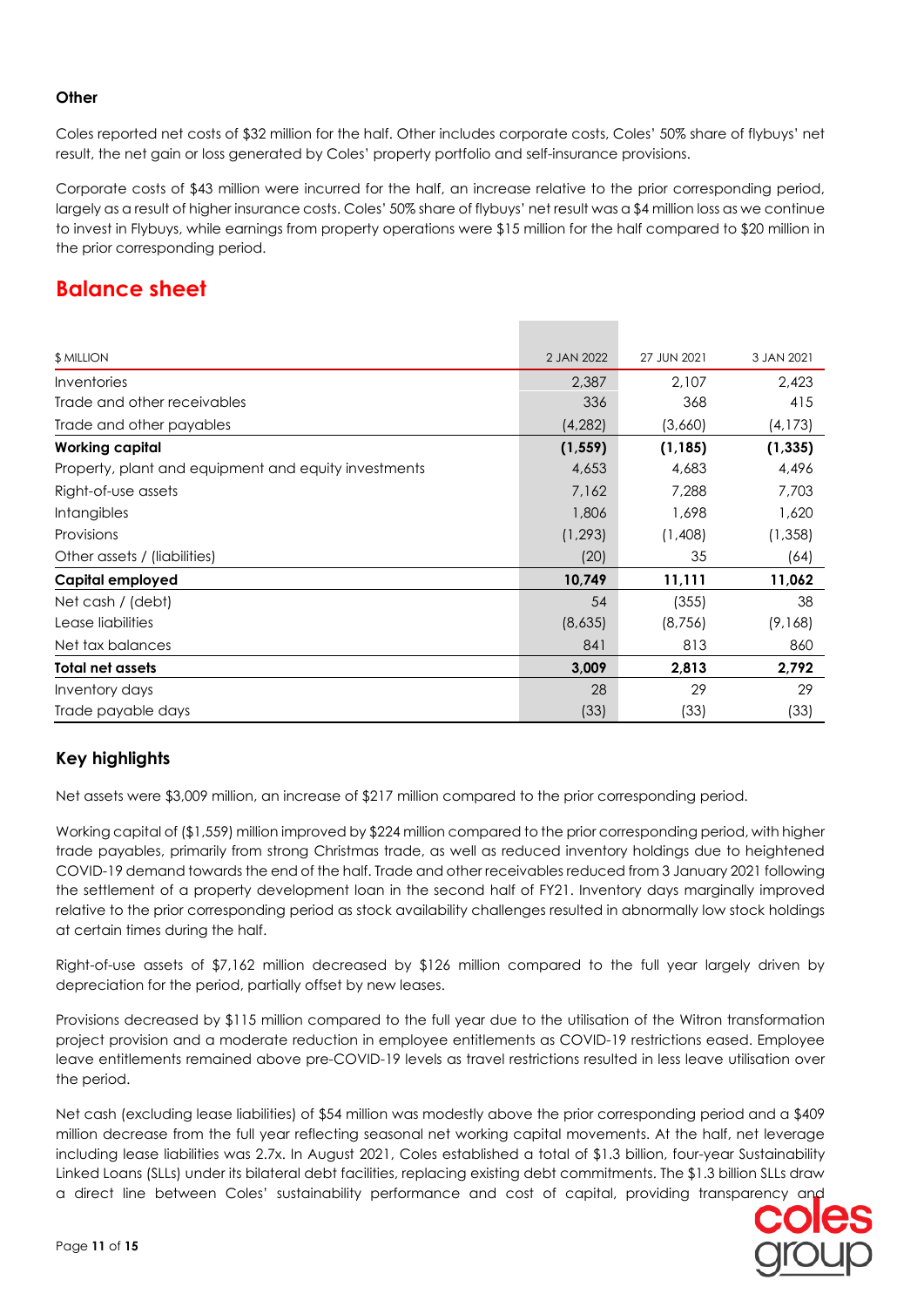accountability as we work to fulfil our ambition to be Australia's most sustainable supermarket. The SLLs were undrawn at 2 January 2022.

## **Cash flows before financing activities**

| <b>\$ MILLION</b>                                               | 1H22  | 1H21  |
|-----------------------------------------------------------------|-------|-------|
| <b>EBIT</b>                                                     | 975   | 1,020 |
| Depreciation and amortisation                                   | 787   | 782   |
| <b>EBITDA</b>                                                   | 1,762 | 1,802 |
| Movement in working capital                                     | 372   | 221   |
| Movement in provisions and other                                | (70)  | 134   |
| Net cash from operating activities – excluding interest and tax | 2,064 | 2,157 |
| Income tax paid                                                 | (259) | (207) |
| Interest component of lease payments                            | (181) | (199) |
| Net interest (paid) / received                                  | (21)  | (15)  |
| Net cash from operating activities                              | 1,603 | 1,736 |
| Net capital expenditure                                         | (374) | (503) |
| Other                                                           | (3)   | (4)   |
| Net cash from investing activities                              | (377) | (507) |
| Net cash flow before financing activities                       | 1,226 | 1,229 |
| <b>Cash realisation ratio</b>                                   | 117%  | 120%  |

## **Key highlights**

Earnings converted strongly to net cash from operating activities excluding interest and tax, with cash realisation at 117%. This was primarily driven by an increased benefit from a reduction in working capital offset by a reduction in cash flow due to the provision utilisation relative to the full year (as detailed in the balance sheet commentary above).

Net cash flow before financing activities was broadly stable relative to the prior corresponding period driven by lower capital expenditure (refer below), despite a \$52 million increase in income tax due to the payment timing of the FY21 income tax.

## **Capital expenditure**

Gross operating capital expenditure on an accrued basis was \$418 million in the first half. Within Supermarkets, capital expenditure was incurred in relation to investments in the store renewal program, as well as continued investments in eCommerce and the Witron and Ocado transformation projects while Liquor capital expenditure was focused on new store openings and renewals, particularly the 'Black & White' Liquorland format.

Acquisition and divestment activity was stable compared to the prior half resulting in a net property inflow of \$34 million, compared to a net property inflow of \$24 million in the prior corresponding period.

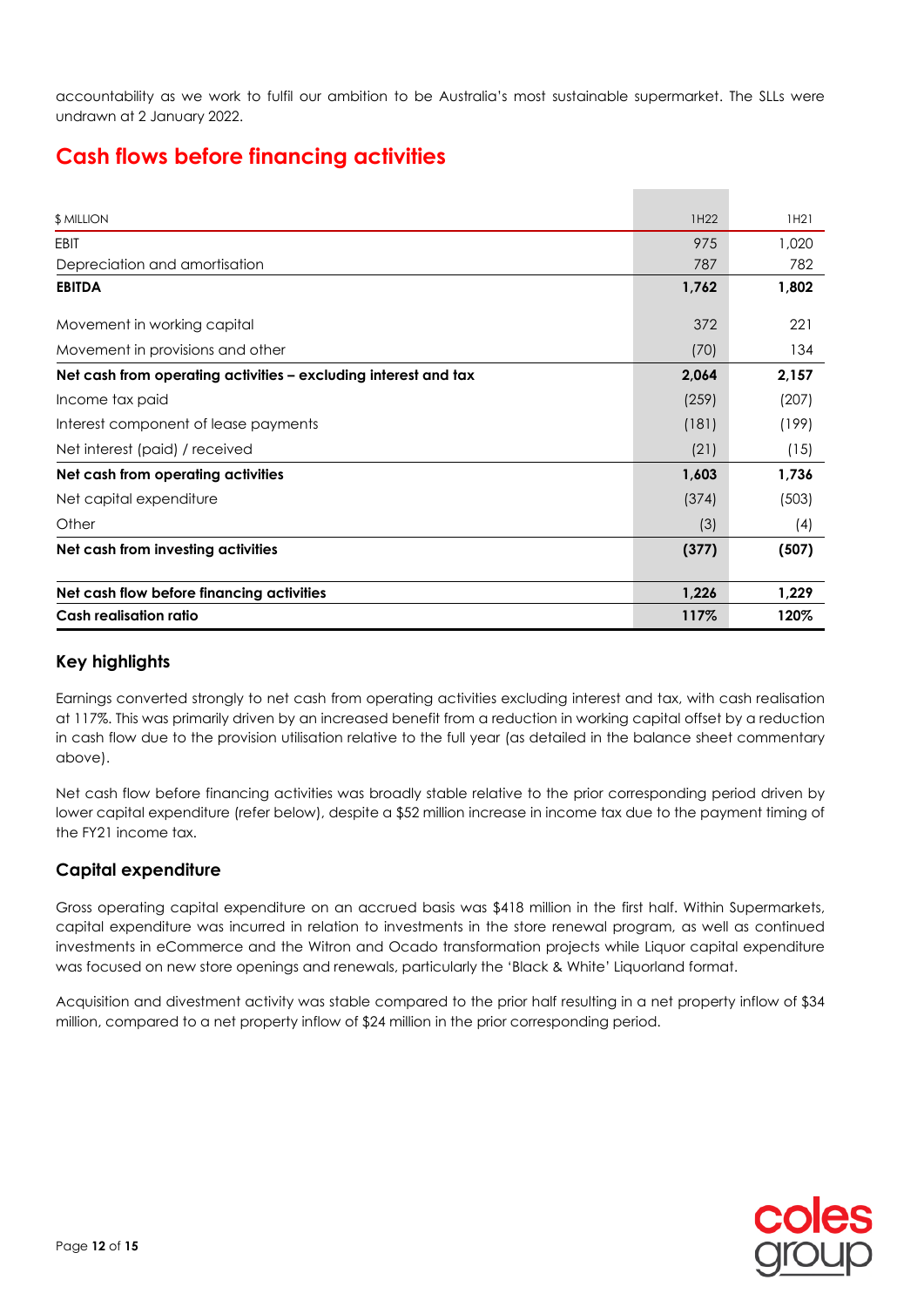## **Outlook**

As Omicron spread through the community in the early part of January, Supermarkets sales were elevated before moderating later in the month. There has been significant variation in sales performance between states, store locations and on a week-to-week basis as a result of COVID-19 and floods in South Australia which have had an impact on sales, particularly in Western Australia.

Coles will continue to focus on providing trusted value for customers, including through Exclusive to Coles products, despite increasing cost pressures.

While the current operating environment remains uncertain, COVID-19 costs of approximately \$30 million were incurred in January, primarily due to the large number of COVID-19 related isolations, which have now moderated in February.

As foreshadowed at the first quarter sales results, COVID-19, including construction delays, has impacted Coles' capital expenditure program. As such, Coles now expects capital expenditure in FY22 to be between \$1.0 billion to \$1.2 billion (previously \$1.2 billion to \$1.4 billion).

#### **For further information, please contact:**

#### **Investors**

Mark Howell Mobile: +61 400 332 640

Lisa Zimmet Mobile: +61 428 857 242 E-mail: [investor.relations@colesgroup.com.au](mailto:investor.relations@colesgroup.com.au) **Media** 

Blair Speedy Mobile: +61 431 960 249 E-mail: media.relations@coles.com.au

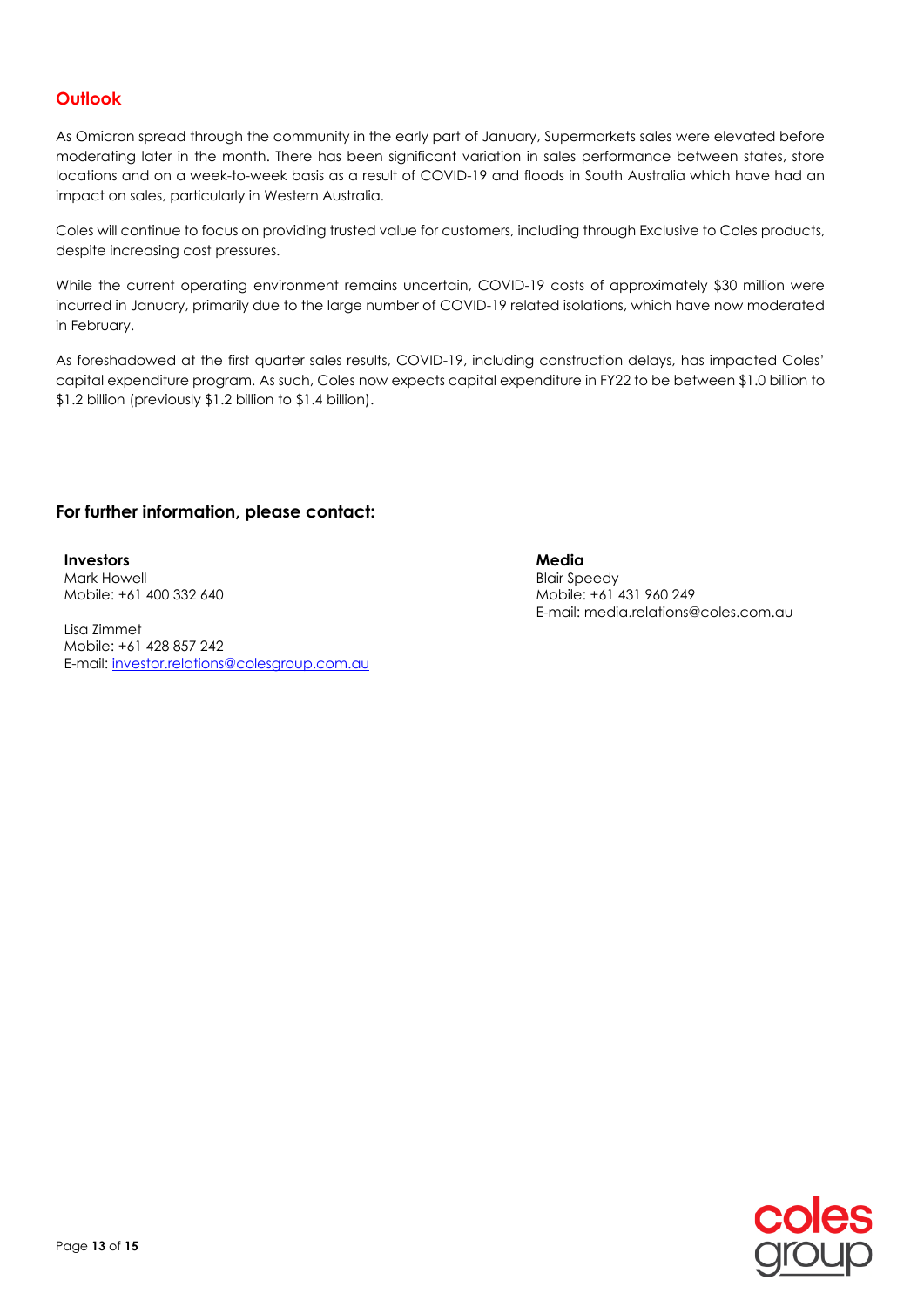### **Appendix 1 – Number of retail stores**

|                     | OPEN AS AT<br>28 JUN 2021 | <b>OPENED</b> | <b>CLOSED</b> | OPEN AS AT<br>2 JAN 2022 |
|---------------------|---------------------------|---------------|---------------|--------------------------|
| NSW & ACT           | 261                       | 2             | 0             | 263                      |
| QLD                 | 182                       |               | (2)           | 181                      |
| VIC & TAS           | 234                       | 0             | 0             | 234                      |
| SA & NT             | 61                        | 0             | 0             | 61                       |
| <b>WA</b>           | 96                        |               | (1)           | 96                       |
| <b>Supermarkets</b> | 834                       | 4             | (3)           | 835                      |
| Liquor              | 929                       |               | (5)           | 931                      |
| Express             | 717                       | 0             | (6)           | 711                      |
| Group store numbers | 2,480                     |               | (14)          | 2,477                    |

#### **Appendix 2 – Gross retail sales**

As revenue from partner sales (e.g. third-party gift cards, scoop & weigh, Sushi Sushi, Roll'd in-house concessions) become an increasing proportion of sales revenue, Coles has enhanced its disclosures by reporting gross retail sales, a non-IFRS measure representing partner inclusive sales. Gross retail sales should be considered in addition to, and not intended to be substitutable for, IFRS measurements.

Gross retail sales comprises retail sales on a gross basis before adjusting for concession sales and the cost of Flybuys scheme points. Fuel concession sales are excluded from Express gross retail sales on the basis that Coles does not control retail pricing. Partner inclusive sales captured under gross retail sales are used internally by management for performance analysis, planning and reporting purposes. The below tables provide prior period comparatives for gross retail sales.

| Group gross retail sales | 11.232 | 9.972 | 39,449      | 9,662 | 8.949 | 11.044 | 9.794 |  |
|--------------------------|--------|-------|-------------|-------|-------|--------|-------|--|
| Express                  | 336    | 279   | 1.262       | 302   | 291   | 360    | 309   |  |
| Liquor                   | 1,130  | 877   | 3,542       | 823   | 763   | ,101   | 855   |  |
| Supermarkets             | 9.766  | 8.816 | 34,645      | 8.537 | 7.895 | 9,583  | 8,630 |  |
|                          | 2Q22   | 1Q22  | <b>FY21</b> | 4Q21  | 3Q21  | 2Q21   | 1Q21  |  |

| Group gross retail sales | 38,128      | 9.482 | 9,387 | 10.384 | 8,875 |  |
|--------------------------|-------------|-------|-------|--------|-------|--|
| Express                  | 1,176       | 296   | 272   | 327    | 281   |  |
| Liquor                   | 3.317       | 879   | 743   | 968    | 727   |  |
| Supermarkets             | 33,635      | 8,307 | 8.372 | 9.089  | 7.867 |  |
|                          | <b>FY20</b> | 4Q20  | 3Q20  | 2Q20   | 1Q20  |  |

#### **Appendix 3 – Glossary of terms**

Non-IFRS financial information

- This Results Release contains non-IFRS financial information which in the ordinary course, is not subject to audit or review.
- IFRS or Statutory financial information is financial information that is presented in accordance with all relevant accounting standards.
- Any non-IFRS financial information is clearly labelled to differentiate it from the Statutory/IFRS financial information.
- The use of non-IFRS information in the 2022 Half Year Results Release provides readers of these documents with meaningful insights into Coles' financial performance.
- Balance Sheet and Cash Flow information presented in this Results Release is consistent with underlying information disclosed in the Appendix 4D Half Year Financial Report